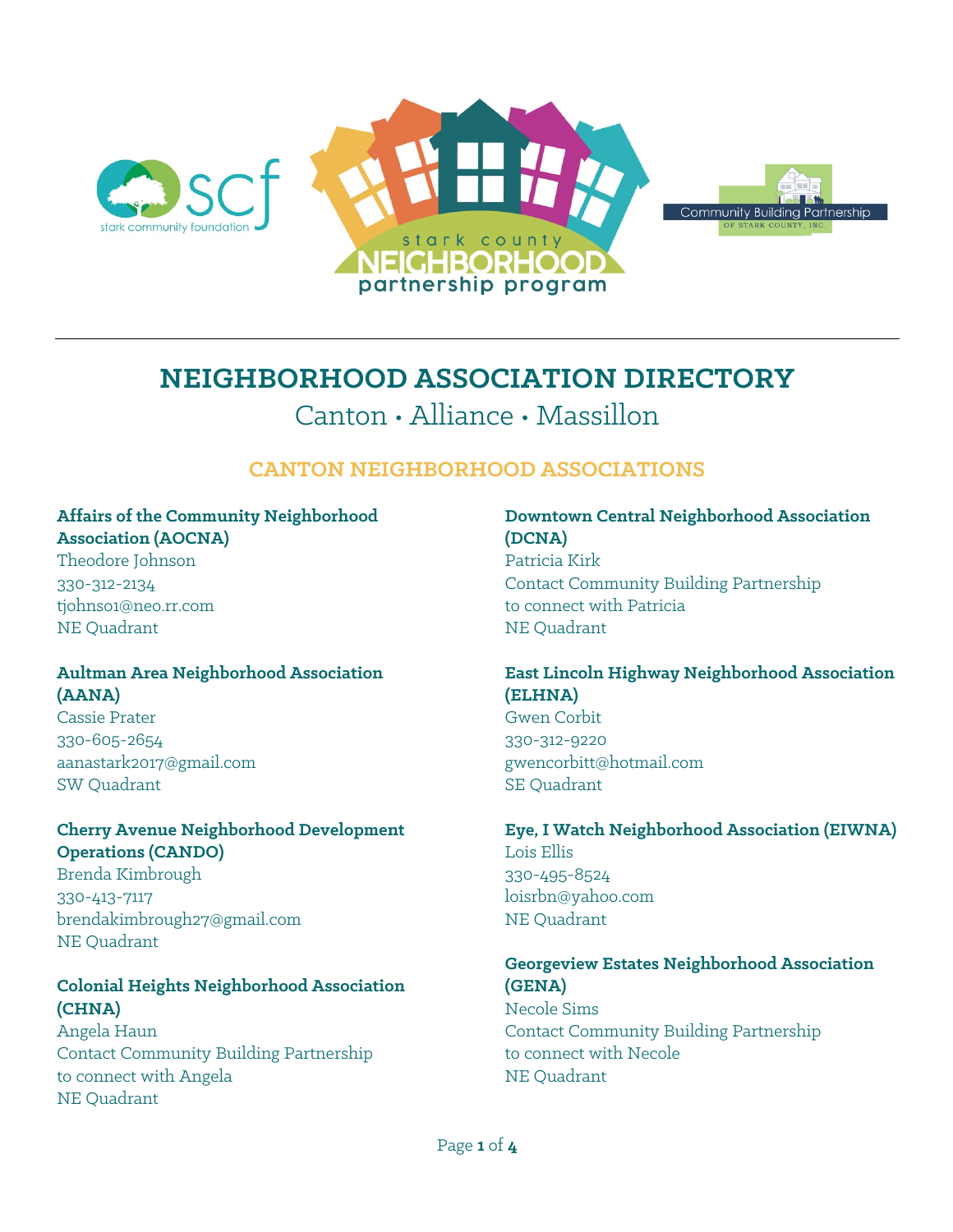# **Harrisburg Royal Neighborhood Association (HRNA)**

Eva-Leigh Houghton 330-324-7418 ehoughton007@att.net NE Quadrant

# **Harrison Hills Neighborhood Association (HHNA)**

Marcia Zawacky 330-492-5918 zawacky@neo.rr.com NW Quadrant

### **Harter Heights Area Neighborhood Association (HHANA)**

Wendy Stark Contact Community Building Partnership to connect with Wendy NW Quadrant

# **Historic Ridgewood Association (HRA)**

Jason Bing Contact Community Building Partnership to connect with Jason NW and NE Quadrants

## **Maple Parks Neighborhood Association (MPNA)**

Carl Bliss 330-371-5079 cbliss0719@gmail.com NE Quadrant

#### **Market Heights Neighborhood Association (MHNA)**

Jonathan Lalewicz 234-262-0590 cantonmarketheights@gmail.com NW Quadrant

## **Market Hills Neighborhood Association (MHNA)**

Clark Hoopes 330-705-1824 choopes2658@gmail.com NW Quadrant

#### **Mount Vernon Neighborhood Association (MVNA)**

Kathleen Tatarsky 330-456-7780 k\_tatarsky@yahoo.com NW Quadrant

# **Nimisilla Park Neighborhood Association (NPNA)**

Jason West 330-305-2740 npna100@gmail.com NE Quadrant

#### **O'Jay's Parkway Empowerment Neighborhood Association (OPEN)**

Jesse Byrd 330-268-4218 misterj@lycos.com NE Quadrant

#### **Queen Esther Village Neighborhood Association (QEVNA)** Ellen Camper

330-705-9363 ellencamper6@gmail.com SE Quadrant

## **Raff Road Neighborhood Association (RRNA)**

Scott Russ 330-575-8257 scottruss065@gmail.com SW Quadrant

#### **Southwest Area Families Evolve (SAFE)** Barb Schneider Contact Community Building Partnership to connect with Barb SW Quadrant

# **Southwest Association of Neighbors (SWAN)** Patricia Howard

330-936-5139 howardp55@sbcglobal.net SW Quadrant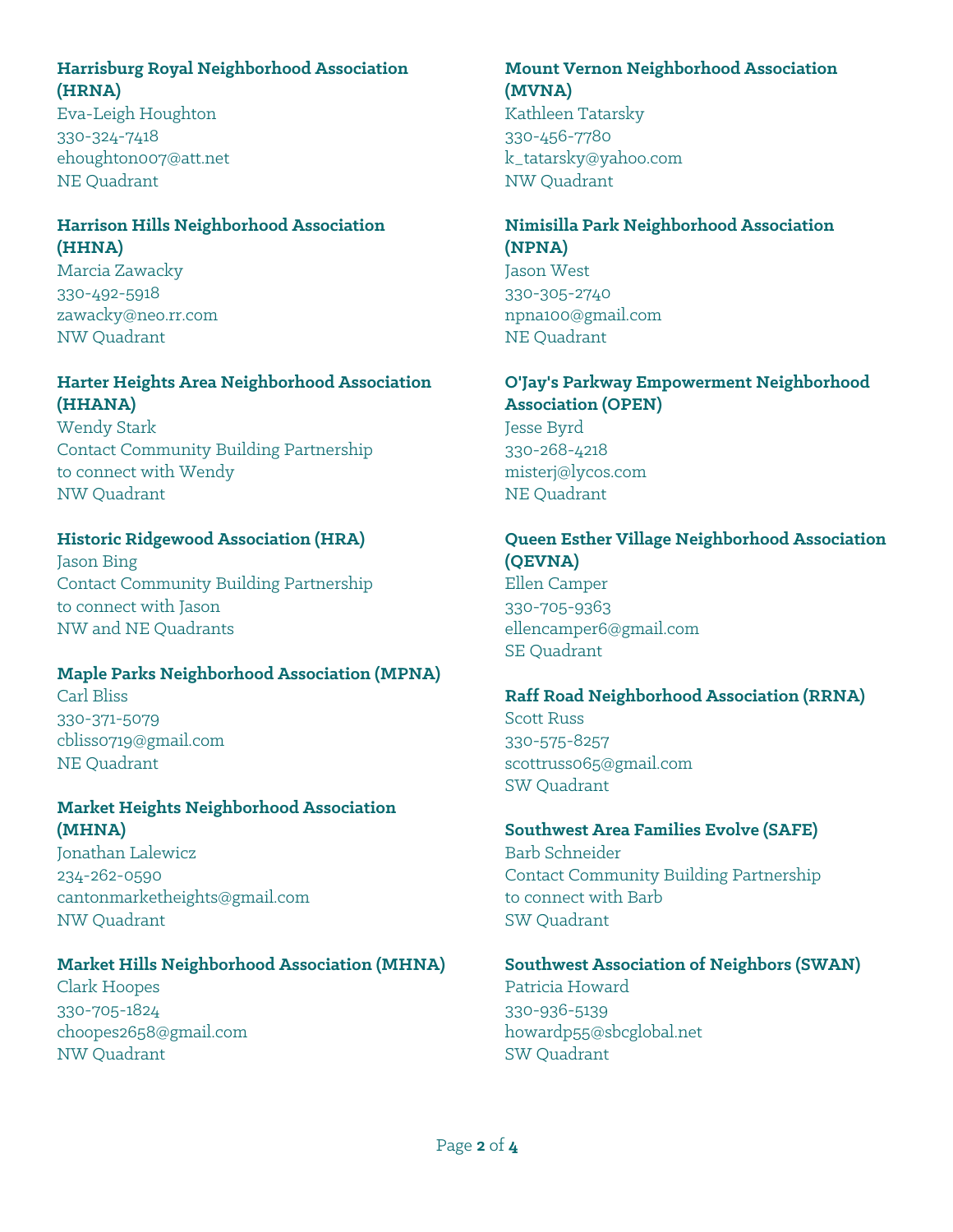### **Southwest Investment for Tomorrow (SWIFT)**

Chris Leach Contact Community Building Partnership to connect with Chris SW Quadrant

#### **Taking Action to Create a Kind Living Environment (TACKLE)**

Sharon Johnson 330-456-2214 bootsy2of8@gmail.com SE Quadrant

#### **Vassar Park Neighborhood Association (VPNA)**

Michael Cinson ourneighborhoodvassarpark@gmail.com NW Quadrant

#### **West Park Neighborhood Association (WPNA)**

Robert George 330-284-4015 bobnag50@gmail.com NW Quadrant

#### **Westbrook Veterans Memorial Park Neighborhood Association (WVMPNA)** Janet Crable

330-456-0855 janetcrable@att.net NW Quadrant

# **ALLIANCE NEIGHBORHOOD ASSOCIATIONS**

# **Crestwood Association of Neighbors (CAN)**

Tina Williams Contact Community Building Partnership to connect with Tina SW Quadrant

# **Maple Beach Neighborhood Association (MBNA)** Dyanna Myers 330-257-5782

dyannamyers54@gmail.com NE Quadrant

#### **Liberty Mirror Image Neighborhood Association (LMINA)** Savannah Dobbins 330-821-6809

dobbinssavannah7@gmail.com NE Quadrant

# **MASSILLON NEIGHBORHOOD ASSOCIATIONS**

# **Central Historical Area Residents of Massillon (CHARM)** David Bratton

330-268-6504 massillonhascharm@gmail.com SE Quadrant

# **Franklin Village Neighborhood Association (FVNA)**

Autumn Winn autumnwin@msn.com SE Quadrant